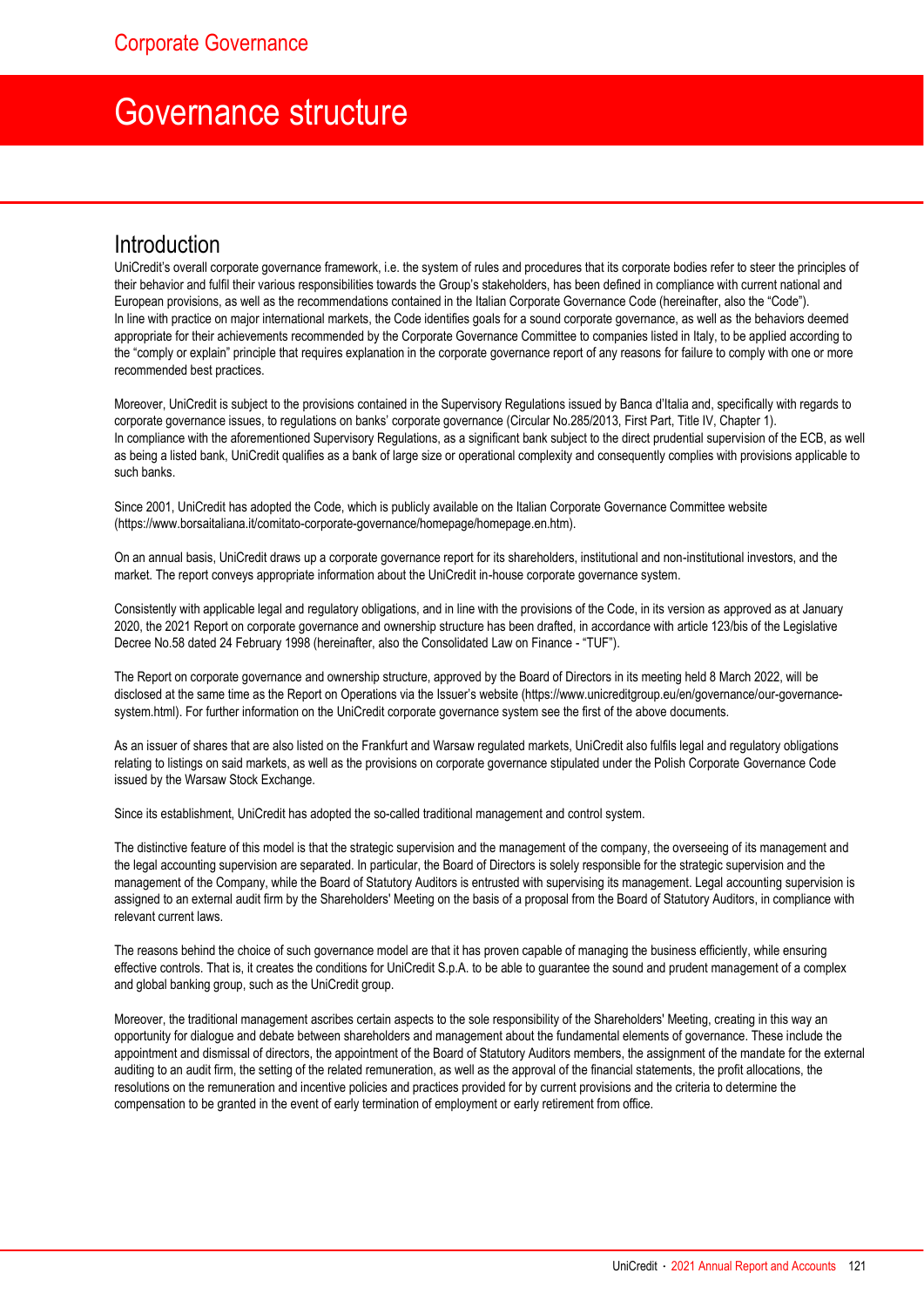### Shareholders' Meeting

The Ordinary Shareholders' Meeting of UniCredit is convened at least once a year within 180 days of the end of the financial year, to resolve upon the issues that current laws and the Articles of Association make it responsible for. An Extraordinary Shareholders' Meeting is convened, instead, whenever it is necessary to resolve upon any of the matters that are exclusively attributed to it by current laws.

The Agenda of the Shareholders' Meeting is established pursuant to legal requirements and to the UniCredit Articles of Association by whoever exercises the power to call a Meeting.

The Ordinary Shareholders' Meeting has adopted Regulations governing Ordinary and Extraordinary Meetings in a functional and regular way. The Regulations are available on the Governance/Shareholders Section of the UniCredit website.

### Board of Directors

The Board of Directors of UniCredit may be comprised of between a minimum of 9 up to a maximum of 24 members. As at the approval date of this document, UniCredit has 13 Directors.

Their term in office is 3 financial years, unless a shorter term is established at the time they are appointed, and ends on the date of the Shareholders' Meeting called upon to approve the financial statements relating to the latest year in which they were in office.

The term in office of the current Board of Directors, which was appointed by the Shareholders' Meeting of 15 April 2021, will end on the date of the Shareholders' Meeting called upon to approve the 2023 financial statements.

According to the current legal and regulatory provisions, the UniCredit Directors shall be appointed on the basis of a proportional representation mechanism ("voto di lista") abiding to the membership criteria concerning, inter alia, minority and independent Directors, as well as the balance between genders, pursuant to the procedures specified in Clause 20 of the UniCredit Articles of Association. The legitimate parties who are entitled to submit slates are the Board of Directors and shareholders, who individually or collectively with others represent at least 0.5% of share capital in the form of shares with voting rights at the ordinary Shareholders' Meetings.

The UniCredit Articles of Association envisage that, regardless of the total number of the Board members, two Directors shall be appointed from the second slate receiving the highest votes, without any connection with the shareholders who, even jointly, filed, or voted for, the slate first by number of votes, to ensure to the minority shareholders a greater presence on the Board of Directors.

The Board establishes its qualitative and quantitative composition deemed to be optimal for the effective fulfillment of the duties entrusted to the Board of Directors by law, by the Supervisory Provisions and by the UniCredit Articles of Association, according to the current provisions applicable on such topics, also concerning the time commitment and the limits upon the maximum number of offices that UniCredit Directors may hold.

Moreover, Directors must take into account the provisions of Art.36 of Law Decree No.201/2011 ("ban on interlocking directorships"), approved as statute by Law No.214/2011, which establishes that holders of a seat in managerial, supervisory and controlling bodies, as well as top management officers in companies or group of companies active in banking, insurance and financial markets are forbidden to hold similar offices, or to exercise similar duties, in competing companies or groups of companies.

The function and competencies of the Board of Directors are set forth in the UniCredit Corporate Bodies and Committees Regulation, available on the Governance/Corporate Bodies Section of the UniCredit website.

### **Independence of Directors**

In compliance with the provisions in force from time to time as well as in line with the criteria envisaged under the Italian Corporate Governance Code, non-executive Directors' independence shall be assessed by the Board of Directors upon their appointment, during the mandate upon the occurrence of circumstances concerning their independence and in any case at least once a year, on the basis of information provided by the Directors themselves or however available to the Company, also considering any circumstance that affects or could affect such requirement. The outcome of these Board assessments shall be disclosed to the market after the appointment, through a press release and, subsequently, via the Corporate Governance Report.

The Corporate Governance & Nomination Committee and the Board of Directors, the latter at the assessment carried out for the renewal of the Board on 5 May 2021, carried out the assessment of the Directors' independence requirements based on the statements made by the parties concerned and on information available to the Company.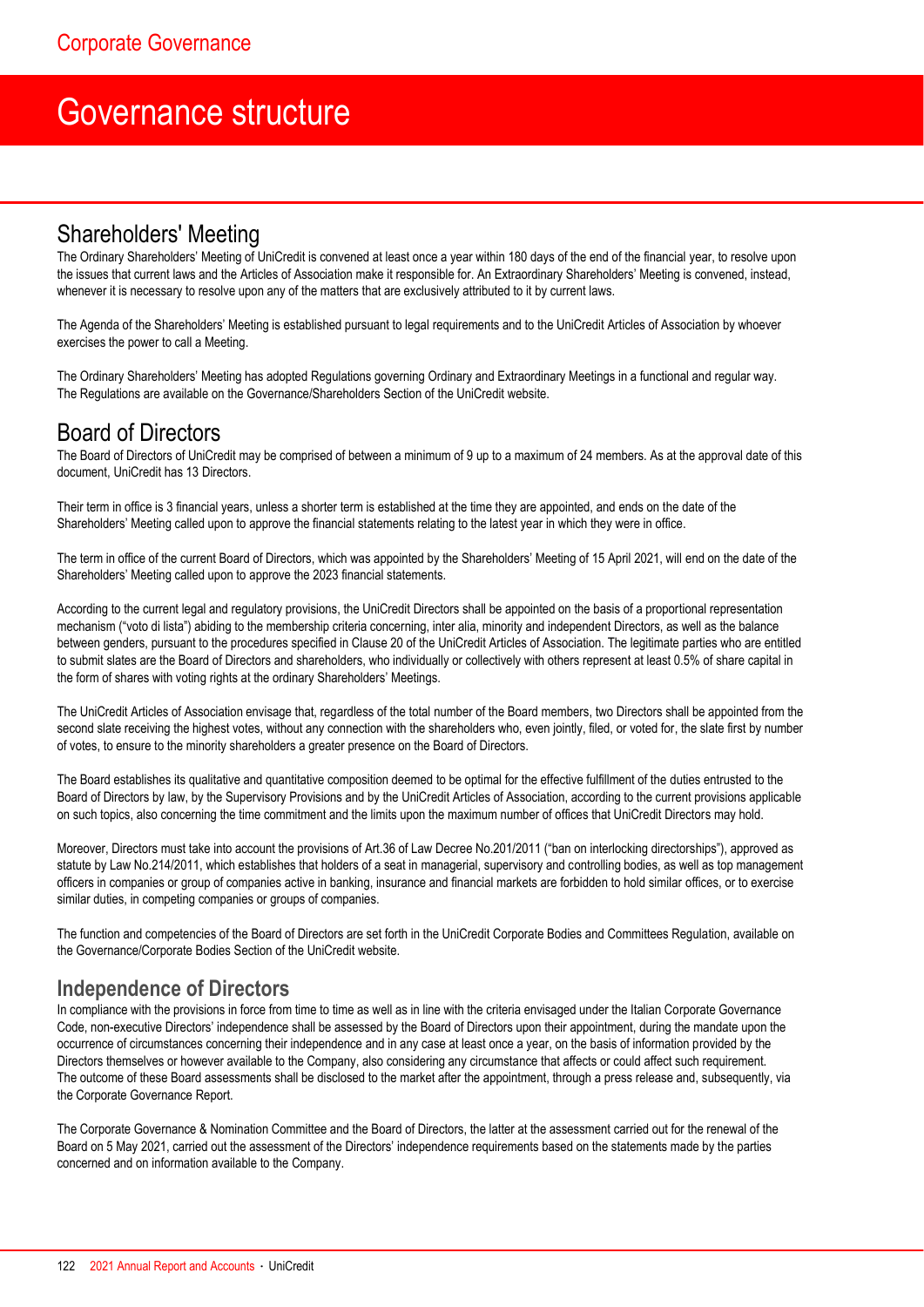With specific reference to the independence requirements laid down by the Italian Corporate Governance Code, information was taken into account relating to the existence of direct or indirect relationships (credit relationships, business/professional relationships and employee relationships, as well as significant offices held) that Directors and their other connected subjects may have with UniCredit and Group companies.

In order to assess the potential significance of the abovementioned relationships, the Board of Directors has decided not to proceed with merely identifying predefined economic targets, which if simply exceeded could automatically indicate that independence has been compromised, as such check requires an overall assessment of both objective and subjective aspects. Therefore, for this purpose, the following criteria should be taken into account: (i) the nature and characteristics of the relationship; (ii) the amount in absolute and relative terms of the transactions; and (iii) the subjective profile of the relationship.

More specifically, when assessing the significance of such a relationship, the following information, where available, is considered by the Board:

- as far as credit relations are concerned, the amount in absolute value of the credit granted, its weighting in relation to the system and, where appropriate, the economic and financial situation of the borrower;
- as far as professional/commercial relations are concerned, the characteristics of the transaction/relationship, the amount of the consideration and, where appropriate, the economic and financial situation of the counterparty;
- as far as offices held in Group companies are concerned, the total amount of any additional remunerations.

In all of the above cases, all the parties involved (Director or family member; UniCredit or Group Company) and, for relationships with companies/entities, the related kind of "connection" (post held/control participation) with the Director or the family member were taken into account.

As a result of such assessments, the number of independent Directors according to the provisions of the Code is equal to 11.

At its meeting held on 11 May 2011, the Board of Statutory Auditors ascertained, with a positive outcome, the proper application of the criteria and procedures adopted by the Board of Directors to assess the independence of its own members.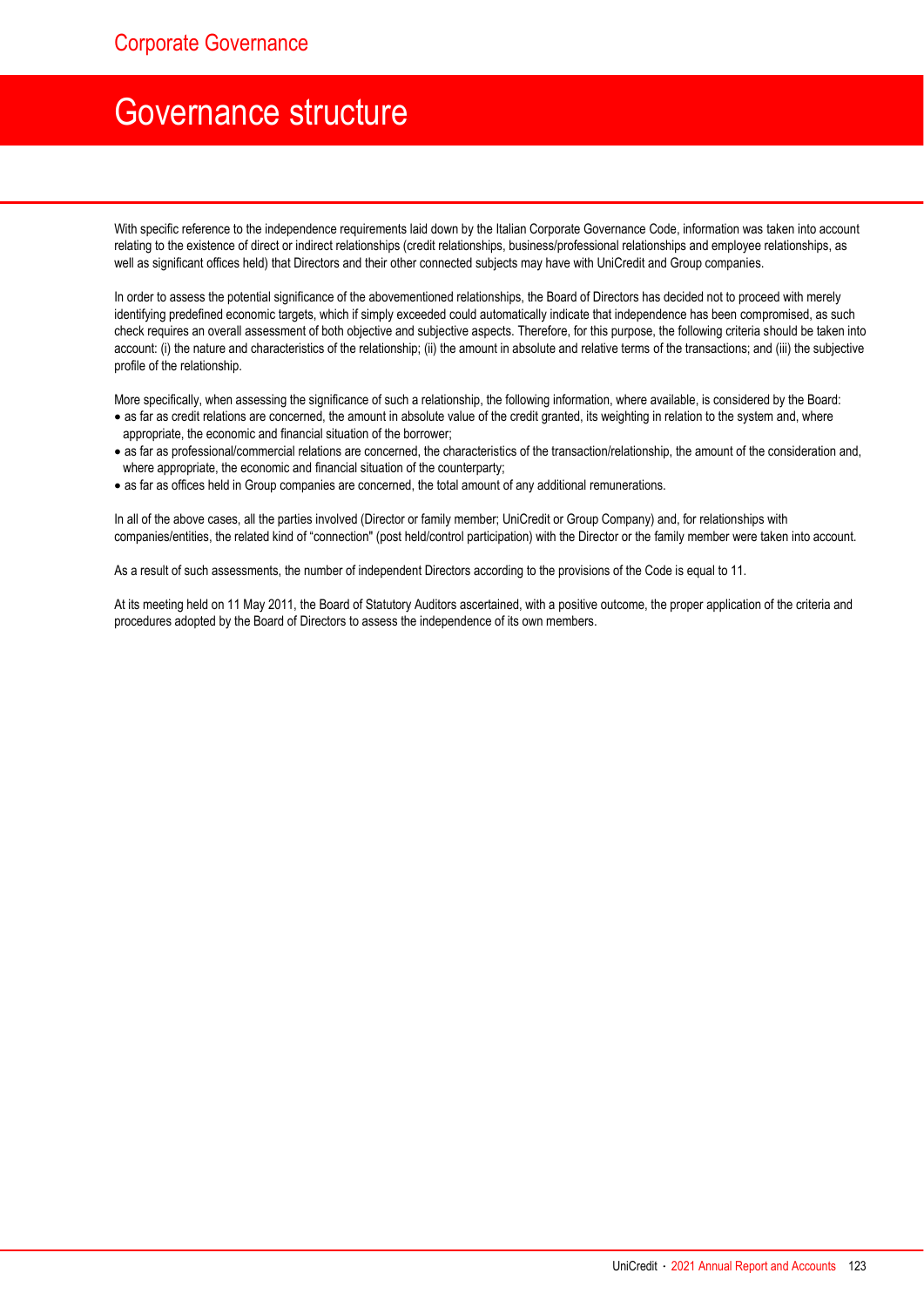#### **Status and activities of the Directors**

In the following chart the information regarding the members of the Board of Directors in office at the approval date of this document is reported.

| <b>POSITION</b>                                       | <b>MEMBERS</b>                                                                    | <b>SINCE</b> | IN OFFICE<br><b>UNTIL</b>                                | SLATE (M/m) <sup>(*)</sup> | EXECUTIVE | NON-EXECUTIVE | NDEPENDENT AS CODE | NDEPENDENT AS TUB | NDEPENDENT AS TUF | <b>BOARD MEETINGS ATTENDANCE %(")</b> | <b>NUMBER OF OTHER POSITIONS<sup>(**)</sup></b> |
|-------------------------------------------------------|-----------------------------------------------------------------------------------|--------------|----------------------------------------------------------|----------------------------|-----------|---------------|--------------------|-------------------|-------------------|---------------------------------------|-------------------------------------------------|
| Chairman                                              | Padoan Pietro Carlo                                                               | 04.15.2021   | Approval of 2023 financial<br>statements                 | M                          |           | Χ             | Χ                  |                   | Χ                 | 100                                   | --                                              |
| Deputy Vice                                           |                                                                                   |              | Approval of 2023 financial                               |                            |           |               |                    |                   |                   |                                       |                                                 |
| Chairman                                              | Andreotti Lamberto                                                                | 04.15.2021   | statements                                               | M                          |           | X             | X                  | Χ                 | X                 | 95.65                                 | 1                                               |
|                                                       |                                                                                   |              | Approval of 2023 financial                               |                            |           |               |                    |                   |                   |                                       |                                                 |
| CEO <sup>0</sup>                                      | Orcel Andrea                                                                      | 04.15.2021   | statements<br>Approval of 2023 financial                 | M                          | X         |               |                    |                   |                   | 100                                   | 1                                               |
| Director                                              | Cariello Vincenzo                                                                 | 04.15.2021   | statements                                               | m                          |           | Χ             | Χ                  | Χ                 | Χ                 | 95.65                                 | 1                                               |
|                                                       |                                                                                   |              | Approval of 2023 financial                               |                            |           |               |                    |                   |                   |                                       |                                                 |
| Director                                              | Carletti Elena                                                                    | 04.15.2021   | statements                                               | M                          |           | X             | X                  | Χ                 | Х                 | 100                                   |                                                 |
|                                                       |                                                                                   |              | Approval of 2023 financial                               |                            |           |               |                    |                   |                   |                                       |                                                 |
| Director                                              | Gadhia Jane-Anne                                                                  | 04.15.2021   | statements                                               | M                          |           | X             | X                  | Χ                 | Χ                 | 100                                   | 1                                               |
|                                                       |                                                                                   |              | Approval of 2023 financial                               |                            |           |               |                    |                   |                   |                                       |                                                 |
| Director                                              | Hedberg Jeffrey Alan                                                              | 04.15.2021   | statements                                               | M                          |           | X             | Χ                  | Χ                 | Χ                 | 100                                   | 1                                               |
| Director                                              | Lara Bartolomé Beatriz<br>Angela                                                  | 04.15.2021   | Approval of 2023 financial<br>statements                 | M                          |           | Χ             | Χ                  | Χ                 | Χ                 | 100                                   | 1                                               |
|                                                       |                                                                                   |              | Approval of 2023 financial                               |                            |           |               |                    |                   |                   |                                       |                                                 |
| Director                                              | Molinari Luca                                                                     | 04.15.2021   | statements                                               | M                          |           | Χ             | Χ                  | Χ                 | Χ                 | 100                                   | 1                                               |
|                                                       |                                                                                   |              | Approval of 2023 financial                               |                            |           |               |                    |                   |                   |                                       |                                                 |
| Director                                              | Pierdicchi Maria                                                                  | 04.15.2021   | statements                                               | M                          |           | Χ             | Χ                  | Χ                 | Χ                 | 100                                   | $\overline{2}$                                  |
|                                                       |                                                                                   |              | Approval of 2023 financial                               |                            |           |               |                    |                   |                   |                                       |                                                 |
| Director                                              | Tondi Francesca                                                                   | 04.15.2021   | statements                                               | m                          |           | Χ             |                    | Χ                 | Χ                 | 100                                   | 1                                               |
|                                                       |                                                                                   |              | Approval of 2023 financial                               | M                          |           | Χ             |                    | Χ                 |                   | 93.75                                 | $\overline{2}$                                  |
| Director                                              | Wagner Renate                                                                     | 04.15.2021   | statements<br>Approval of 2023 financial                 |                            |           |               |                    |                   | Χ                 |                                       |                                                 |
| Director                                              | <b>Wolfgring Alexander</b>                                                        | 04.15.2021   | statements                                               | M                          |           | Χ             |                    | Χ                 | Χ                 | 100                                   | $\overline{2}$                                  |
|                                                       |                                                                                   |              | --- Directors who left during the Reference Period ----- |                            |           |               |                    |                   |                   |                                       |                                                 |
| Chairman                                              | Bisoni Cesare <sup>(1)</sup>                                                      | 04.12.2018   | 04.15.2021                                               | M                          |           | Χ             |                    | ÷.                | Χ                 | 100                                   | $\overline{\phantom{a}}$                        |
| CEO <sup>0</sup>                                      | Mustier Jean Pierre <sup>(2)</sup>                                                | 04.12.2018   | 02.10.2021                                               | M                          | Χ         |               |                    | --                |                   | 66.67                                 | $\overline{\phantom{a}}$                        |
|                                                       | Al Mehairi Mohamed                                                                |              |                                                          |                            |           |               |                    |                   |                   |                                       |                                                 |
| Director                                              | Hamad                                                                             | 04.12.2018   | 04.15.2021                                               | M                          |           | Х             | Χ                  | --                | Χ                 | 71.43                                 | 6                                               |
| Director                                              | <b>Balbinot Sergio</b>                                                            | 04.12.2018   | 04.15.2021                                               | M                          |           | $\sf X$       |                    | --                | Χ                 | 85.71                                 | 9                                               |
| Director                                              | De Giorgi Diego <sup>(3)</sup>                                                    | 02.05.2020   | 04.15.2021                                               | $\overline{\phantom{a}}$   |           | Χ             | Χ                  |                   | Χ                 | 100                                   | --                                              |
| Director                                              | Micossi Stefano                                                                   | 04.12.2018   | 04.15.2021                                               | M                          |           | Χ             | Χ                  | --                | Χ                 | 100                                   | $\overline{\phantom{a}}$                        |
|                                                       | Quorum required for the submission of the slates for the latest appointment: 0.5% |              |                                                          |                            |           |               |                    |                   |                   |                                       |                                                 |
| Number of meetings held during the financial year: 23 |                                                                                   |              |                                                          |                            |           |               |                    |                   |                   |                                       |                                                 |

**Notes:** (\*) **M** = Member elected from the slate that obtained the majority of the Shareholders' votes.

\_ m = Member elected from the slate voted by the minority.<br>(\*\*) Number of meeting attended/number of meetings held during the concerned party's term of office with regard to the Reference Period.<br>(\*\*\*) Number of position ◊ Director in charge of the internal controls and risks management system.<br>(1) Appointed as Chair on 20 September 2019. As Deputy Vice Chairman, Mr. Bisoni acted as pro-tempore Chair from 8 August to 20 September 2019.<br>(

General Manager in accordance with Clause 21 (5) of the Articles of Association, who remained in office until the appointment of the new Chief Executive Officer.<br>(3) Co-opted on 5 February 2020, and confirmed by the Shareh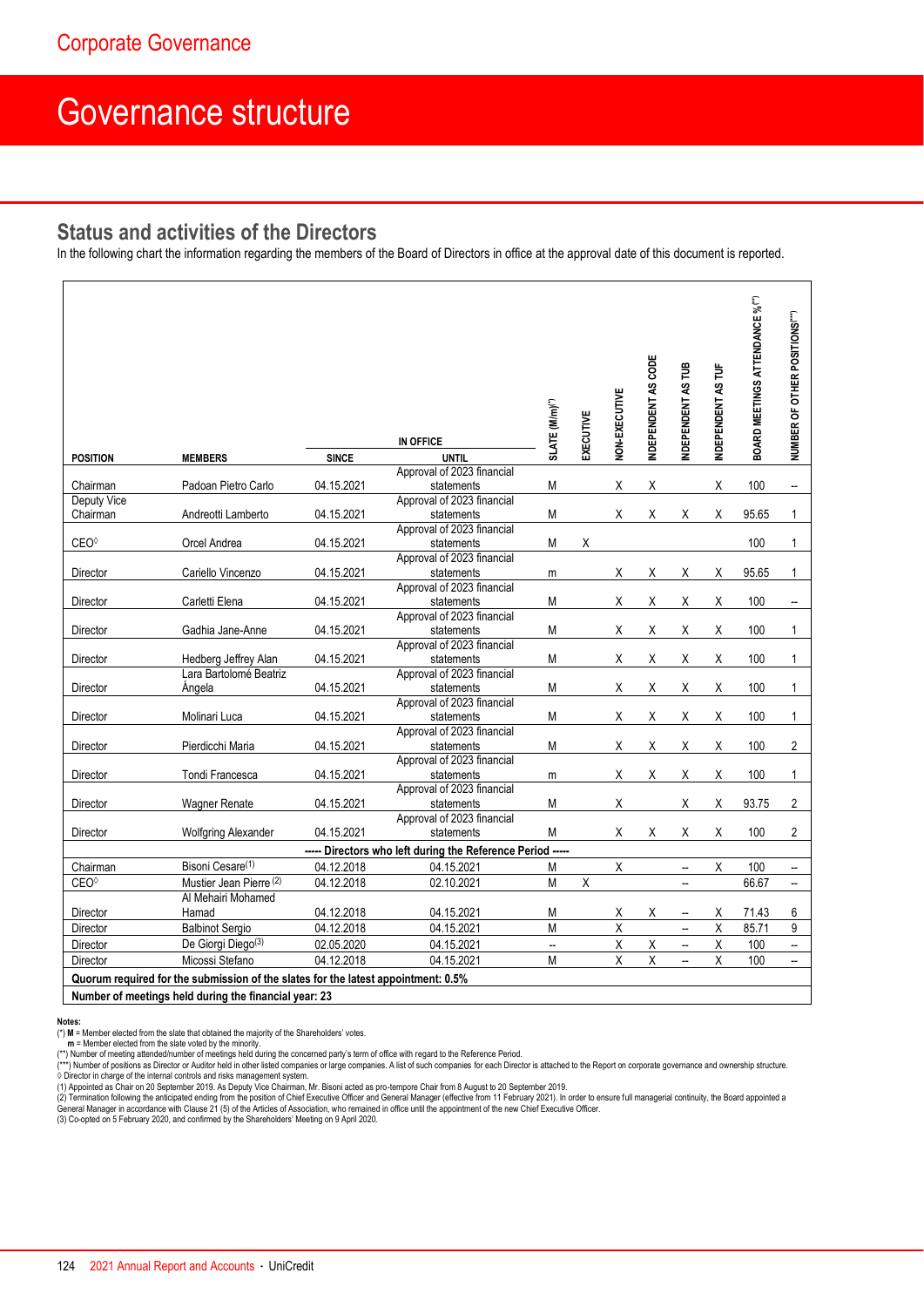## Committees of the Board of Directors

In order to foster an efficient information and advisory system to enable the Board of Directors better to assess the topics for which it is responsible, also in accordance with the provisions of the Code, the Board has established five Committees, vested with research, advisory and proposal-making powers diversified by sector of competence: the Internal Controls & Risks Committee, the Corporate Governance & Nomination Committee, the ESG Committee, the Remuneration Committee and the Related-Parties Committee. Their duties are undertaken based on terms of reference and procedures set forth by the Board.

The Committees consist, as a rule, of a number of members from 3 up to 5. More specifically, the Internal Controls & Risks Committee, the Corporate Governance & Nomination Committee, the ESG Committee and the Remuneration Committee, all set up in compliance with the provisions contained in the Banca d'Italia Supervisory Regulations on banks' corporate governance, are composed of non-executives Directors, mostly independent. Such Committees must be differentiated from each other by at least one member and, if a Director elected by the minorities is present, that Director is a member of at least one Committee. The Chair of each Committee shall be chosen from among the independent members. The Related-Parties Committee, set up for overseeing issues concerning transactions with related and associated parties, in compliance with the CONSOB regulatory provisions and the Banca d'Italia Supervisory Regulations, consists only of independent Directors pursuant to the Italian Corporate Governance Code.

None of the functions of one or more specialist Committees on appointments, risks and remuneration envisaged by the Code has been reserved for the Board of Directors. Moreover, none of the abovementioned Committees, per se, performs the multiple functions of two or more committees as envisaged by the Code. The Committee functions have not been allocated amongst the various Committees in a different manner that differs from the provisions of the Code.

The Committee's tasks are coordinated by its Chair, who exercises all necessary powers for its proper functioning. Each Committee draws up an annual plan of activities to ensure the fulfillment of its tasks. Committee meetings are convened by the Chair with frequency adequate to the fulfillment of its tasks and plan of activities or when needed or requested in writing, with proper motivation, by at least two members of the Committee. The provisions set out for the Board of Directors' functioning shall apply, as compatible, to the Board Committees.

Committee members have the necessary knowledge, skills and experience to perform the duties assigned to them and ensure that any other corporate positions they hold in other companies or entities (including non-Italian ones) are compatible with their availability and commitment to serve as a Committee member.

At the invitation of each Committee Chair, the CEO, other Directors, the General Manager (when appointed), the Manager in charge of drafting the company financial reports, as well as personnel belonging to the Company and the Group, may attend Committee meetings on specific Agenda items. Without prejudice to the possibility for the other Statutory Auditors to attend the meetings, the Chair of the Board of Statutory Auditors - or any other Auditor designated by the latter - attends Board Committee meetings. Always at the invitation of each Committee Chair, personnel or externals appointed in the corporate bodies of the Group's subsidiaries may be called upon to attend Committee meetings.

To perform their duties, Board Committees have access to the financial resources necessary to guarantee their operational independence and, within the limitations of the budget approved by the Board of Directors, may consult independent external experts and invite them to attend meetings; in the event of specific requirements, the relevant budget may be supplemented.

The Chair of each Committee, at the first available Board of Directors meeting, reports on the activities carried out during the Committee meetings, with the support of specific documentation.

The Board Committees' composition, functions and competencies are set forth in the Corporate Bodies and Committees Regulation, available on the Governance/Corporate bodies Section of the UniCredit website.

### **Internal Controls & Risks Committee**

The Internal Controls & Risks Committee consists of 4 non-executive Directors.

The composition of the Internal Controls & Risks Committee is the following: Ms. Elena Carletti (Chairwoman), Ms. Maria Pierdicchi, Ms. Francesca Tondi and Mr. Alexander Wolfgring.

All members of the Committee meet the independence requirements prescribed by the Code and are independent pursuant to Art.13 of the Decree issued by the Ministry of Economics and Finance No.169/2020 and Art.148 of the Consolidated Law on Finance.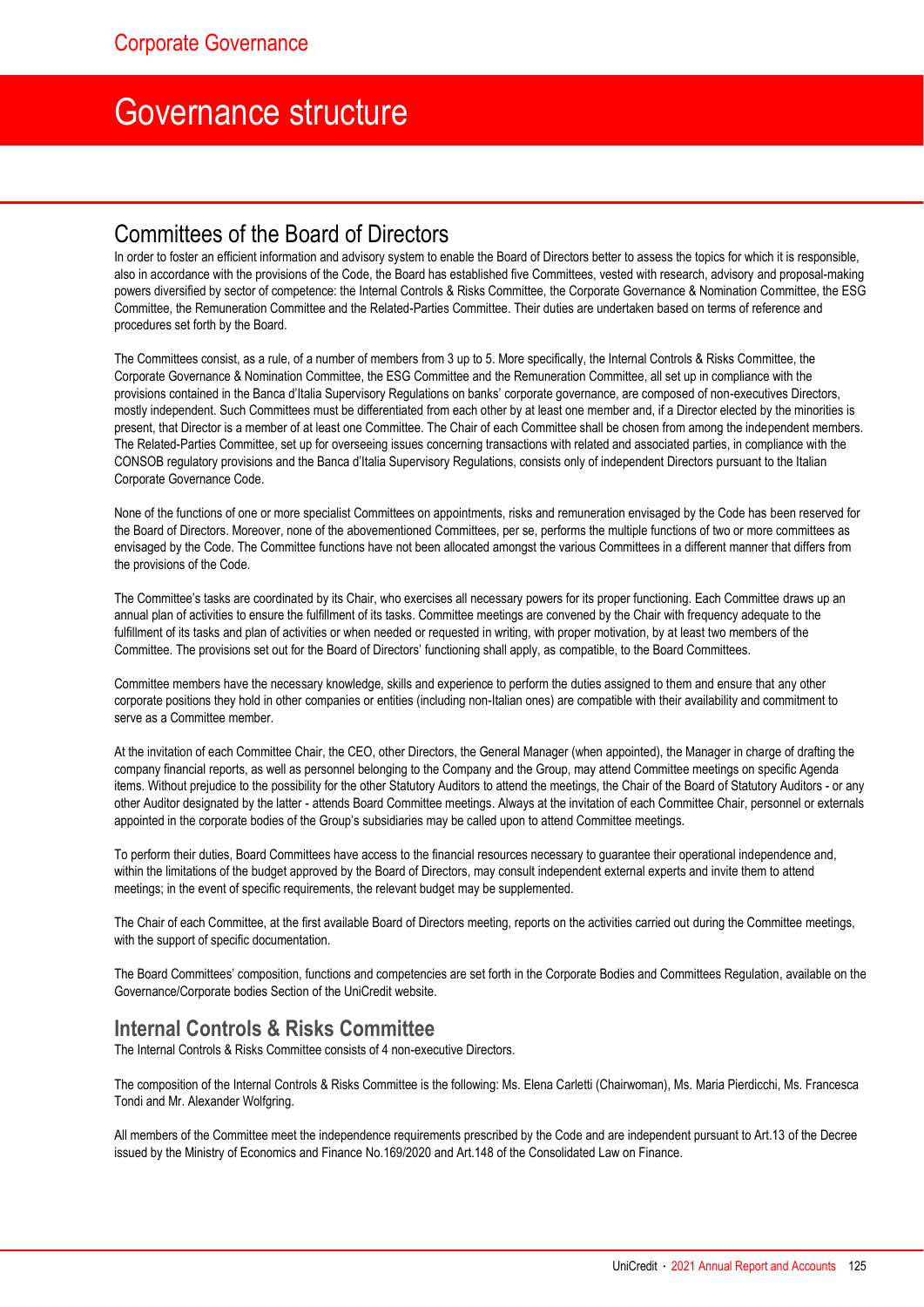All members of the Committee have the experience required under applicable provisions, covering the provided areas of competence related to risk and control as well as accounting and audit.

Committee meetings are attended by the Chair of the Board of Statutory Auditors, the Head of Internal Audit, the Group Compliance Officer and the Group Risk Officer. Upon invitation of the Committee Chair, the Chief Executive Officer, other Directors, the Manager in charge of drafting the company financial reports, as well as personnel belonging to the Company and the Group, may attend Committee meetings. Representatives from the external audit firm may also be invited.

The Committee is responsible for setting up the necessary functional links with the Board of Statutory Auditors, so as to undertake activities deemed common to the two bodies, and to exchange information of mutual interest, within the purview of their respective competencies.

The Committee must be able to access relevant corporate information, consult external experts and, where necessary, communicate directly with the Heads of Internal Audit, Group Risk Management and Group Compliance.

In 2021, the Committee held 20 meetings.

#### **Duties**

The Committee supports the Board of Directors on risk management and control-related issues.

Among other things, the Committee:

- a) with the support of the Corporate Governance & Nomination Committee, identifies and proposes to the Board who should be appointed as Head of the corporate control functions or assesses the evaluation of their dismissal; for the Head of Internal Audit function, issues its opinion on setting the remuneration and the performance goals associated with its variable portion in line with the company policies;
- b) pre-examines activity programmes (including audit plans) and annual reports from corporate control functions to be sent to the Board, as well as periodical reports prepared by these functions above and beyond legal or regulatory requirements;
- c) evaluates and issues opinions to the Board on the compliance of the internal control system and corporate organization with the applicable rules and regulations, and on the requirements that must be complied with by the corporate control functions, drawing the Board's attention to any weaknesses and consequent corrective actions to be implemented; for this purpose, it assesses proposals put forward by the CEO;
- d) through evaluations and opinions, contributes to defining company policy on the outsourcing of corporate control functions;
- e) verifies that the corporate control functions correctly comply with the Board's recommendations and guidelines, assisting the Board in drafting the coordination documents envisaged under Banca d'Italia Circular No.285/2013;
- f) examines and assesses the correct use of accounting principles and their uniformity with regard to drafting the main accounting documents (such as, by way of example, operating and consolidated financial statements, interim operating reports, etc.), for this purpose coordinating with the Manager in charge of drafting the company financial reports and with the Board of Statutory Auditors;
- g) examines the work carried out by the Group's external auditors and the results stated in their reports or any letters and suggestions;
- h) assesses any findings reported by Internal Audit and Group Compliance, or that may arise from enquiries and/or investigations carried out by third parties;
- i) may seek specific audit interventions, at such time informing the Chair of the Board of Statutory Auditors;
- j) analyses Group guidelines for the Group Compliance function that fall within its remit, monitoring that they have been adopted and implemented;
- k) requests that the Head of Internal Audit draft any proposals for the qualitative and quantitative improvement of the function itself;
- l) is involved, within its specific remit, in the process of identifying material risk takers on an on-going basis.

With a special focus on risk management and control-related issues, the Committee supports the Board of Directors in:

- defining and approving strategic guidelines and risk management policies with specific reference to risk appetite and risk tolerance. For this purpose, it also examines the annual budget drafting guidelines;
- verifying that risk strategies, management policies and the Risk Appetite Framework (RAF) have been correctly implemented;
- defining policies and processes for evaluating corporate activities, including verification that the price and conditions of client transactions comply with the risk-related business model and strategies.

Without prejudice to the competencies of the Remuneration Committee, the Committee checks that the incentives underlying the remuneration and incentive system comply with the RAF, particularly taking into account risks, capital and liquidity.

Moreover, the Committee reports to the Board of Directors on the status of the Group's internal control system.

Furthermore, as regards investments in non-financial equities, the Committee assesses, supports and puts forward proposals with regard to organizing and enacting internal controls on the making and managing of equity investments in non-financial companies, in addition to verifying compliance within the framework of such equity investments in terms of strategic and operational guidelines.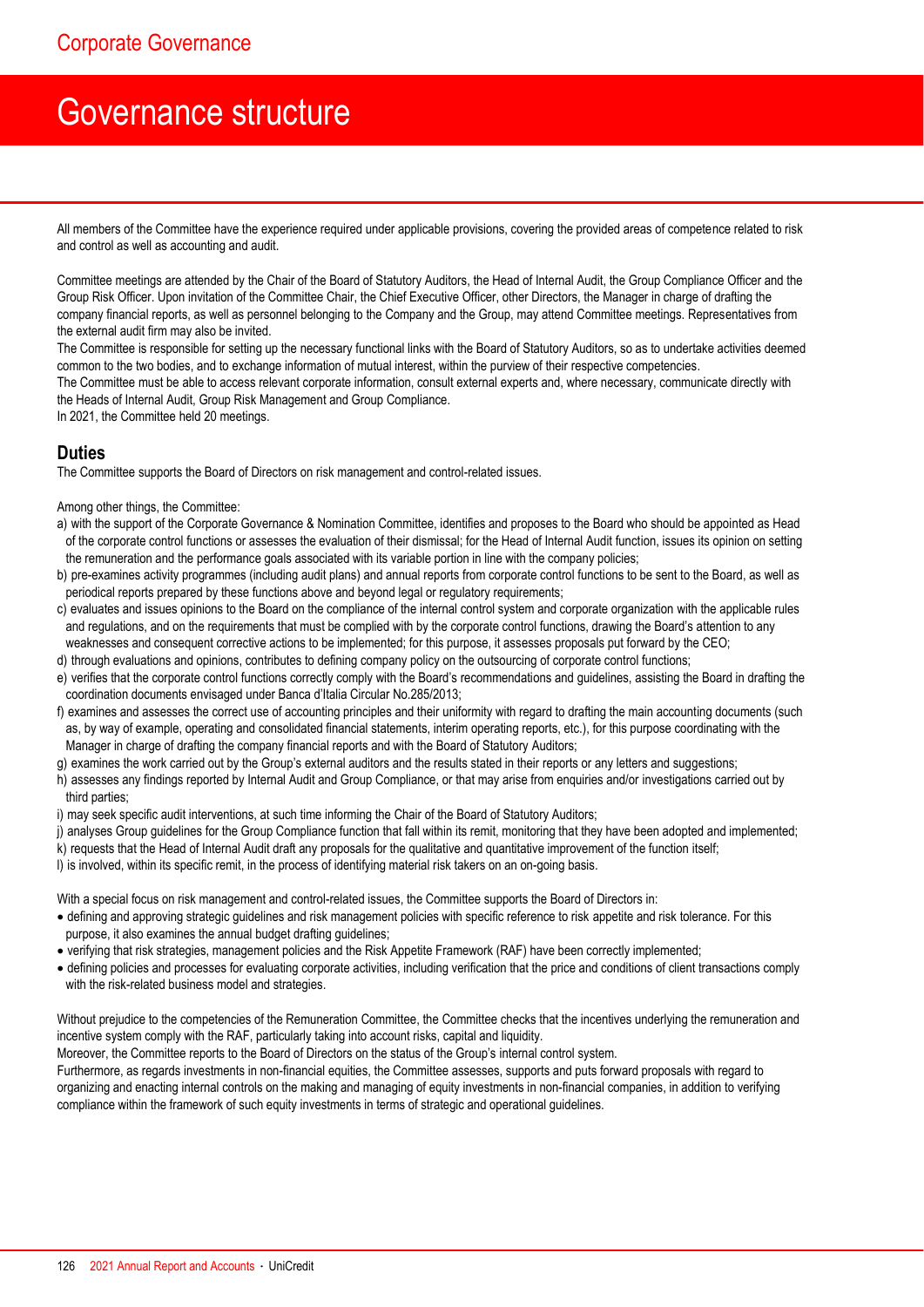### **Corporate Governance & Nomination Committee**

The Corporate Governance & Nomination Committee consists of 3 non-executive Directors.

The composition of the Corporate Governance & Nomination Committee is the following: Mr. Lamberto Andreotti (Chairman), Ms. Jane-Anne Gadhia and Mr. Alexander Wolfgring.

All members of the Committee meet the independence requirements prescribed by the Code and are independent pursuant to Art.13 of the Decree issued by the Ministry of Economics and Finance No.169/2020 and Art.148 of the Consolidated Law on Finance.

In 2021, the Committee held 19 meetings.

#### **Duties**

Among other things, the Committee:

- a) provides opinions and support to the Board regarding the definition of the UniCredit corporate governance system, corporate structure and Group governance models and guidelines;
- b) drafts proposals to be submitted to the Board regarding the optimal qualitative and quantitative composition of the Board, and the maximum number of posts held by Directors in other companies considered compatible with effectively fulfilling these roles at UniCredit;
- c) provides opinions and support regarding the Board self-assessment process, as directed by the Chair of the Board of Directors;
- d) sets targets for the least well represented gender in corporate bodies as well as for management and staff belonging to the Group, and prepares a plan to bring this proportion up to set targets;
- e) drafts proposals to be submitted to the Chair of the Board of Directors regarding the selection of staff appointed to conduct the Board's selfassessment process.

The Committee provides opinions and support to the Board also regarding:

- a) the verification that UniCredit Directors comply with the requirements provided by applicable laws and the Articles of Association (including the ban on interlocking directorships laid down by applicable laws), and that they collectively and individually ensure abidance with the qualitative and quantitative composition of the Board deemed to be optimal;
- b) the selection of candidates for the post of Chair, Chief Executive Officer and Director of UniCredit, in the event of co-optation, and, should the Board present its own list of candidates for the position of independent Director for approval by the UniCredit Shareholders' Meeting, taking into due account any recommendations from shareholders, as per the process for selecting candidates to the post of Board of Directors members (including the Chair and the Chief Executive Officer) approved by the Board itself;
- c) the appointment of the CEO, General Manager, Deputy General Managers and other Executives with strategic responsibilities;
- d) the verification that the General Manager and the Manager in charge of drafting the company financial reports comply with the requirements provided by applicable laws and the Articles of Association, if applicable;
- e) the definition of appointment and succession plan policies for the CEO, General Manager, Deputy General Managers and other Executives with strategic responsibilities, Senior Executive Vice Presidents, the Group Management Team (Executive Vice Presidents) and Leadership Team (Senior Vice Presidents);
- f) the definition of the policy for the appointment of corporate officers (members of the Board of Directors, Board of Statutory Auditors and Supervisory Board) at Group companies;
- g) the designation of corporate officers (members of the Board of Directors, Board of Statutory Auditors and Supervisory Board) at the main companies.

Moreover, the Committee:

- provides support, coordinating with the Internal Controls & Risks Committee, in proposing candidates or assessing dismissal for the roles of Heads of corporate control functions to the Board of Directors;
- undertakes research to help the Board of Directors draft a succession plan for executive directors.

### **ESG Committee**

The ESG Committee consists of 3 non-executive Directors.

The composition of the ESG Committee is the following: Ms. Francesca Tondi (Chairwoman), Mr. Jeffrey Alan Hedberg and Ms. Beatriz Ángela Lara Bartolomé.

All members of the Committee meet the independence requirements prescribed by the Code and are independent pursuant to Art.13 of the Decree issued by the Ministry of Economics and Finance no. 169/2020 and Art.148 of the Consolidated Law on Finance.

In 2021, the Committee held 7 meetings.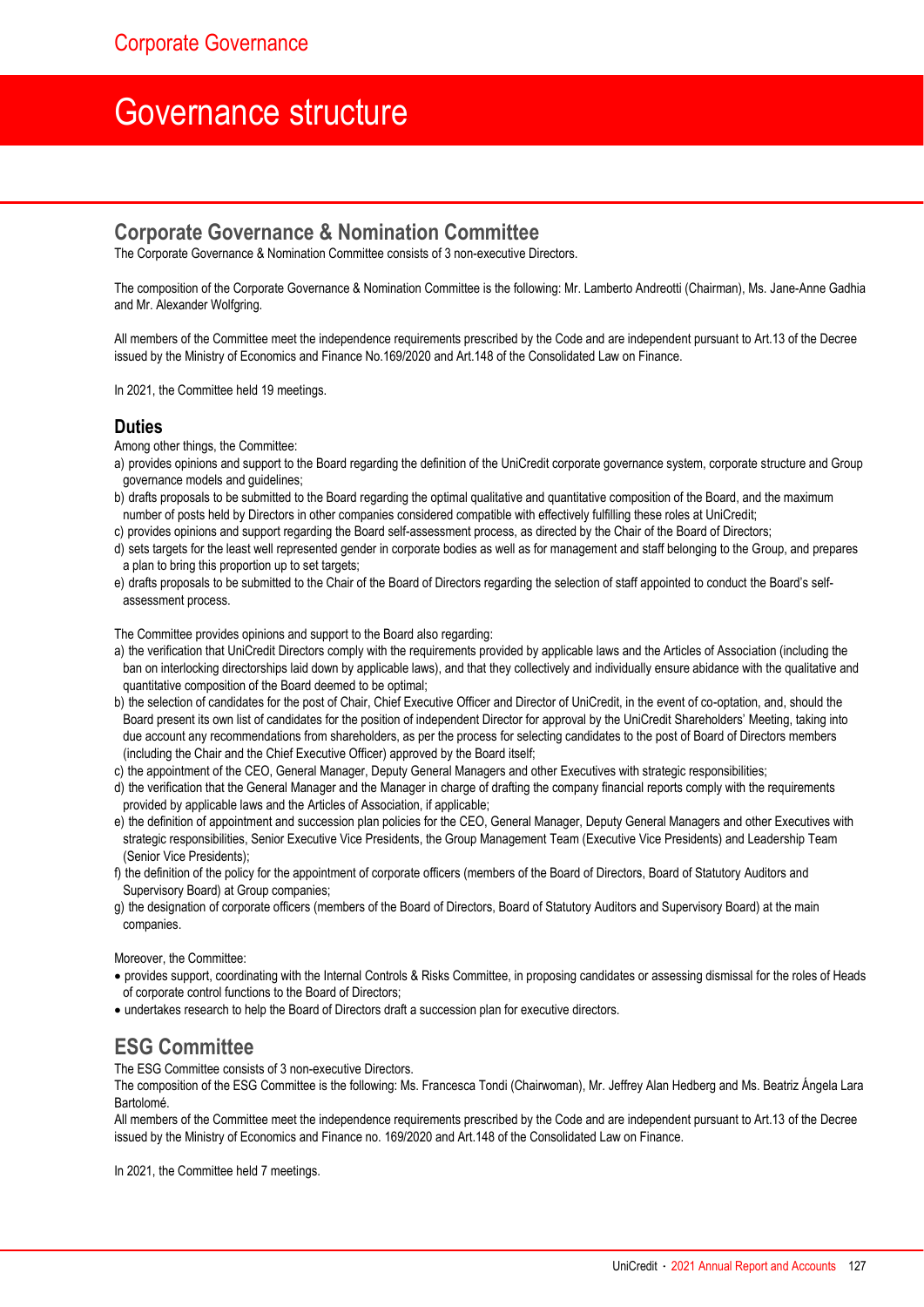#### **Duties**

The purpose of the ESG Committee is to support the Board of Directors in fulfilling its responsibilities with respect to the ESG integral components on the Group's business strategy and sustainability.

The ESG Committee shall provide opinions and support to the other Board Committees to ensure the alignment of the Group's policies to UniCredit's ESG principles and objectives.

The Committee also oversees:

- ESG and sustainability-related developments also considering international guidelines and principles and market developments, monitoring the positioning of the Group with respect to national and international best practices in the ESG field;
- the preparation of the yearly Integrated Report, which constitutes a non-financial declaration pursuant to the provisions of articles 3 and 4 of Legislative Decree no. 254/2016, as well as the preparation of the TCFD (Task force on Climate-related Financial Disclosures) report, and any other specific disclosure obligations required by future ESG commitments of the Bank.

### **Remuneration Committee**

The Remuneration Committee consists of 3 non-executive Directors.

The composition of the Remuneration Committee is the following: Ms. Jane-Anne Gadhia (Chairwoman), Mr. Luca Molinari and Ms. Renate Wagner.

The majority of the members of the Committee meet the independence requirements prescribed by the Code; all members of the Committee are independent pursuant to Art.13 of the Decree issued by the Ministry of Economics and Finance No.169/2020 and Art.148 of the Consolidated Law on Finance.

At least one member of the Committee has adequate knowledge and experience in finance or remuneration policies, which the Board of Directors assesses at such time as they are appointed to the Committee.

In order for the incentives included in the compensation and incentive schemes to be consistent with the Bank's risk, capital and liquidity management, as well as to get updates on the market trends, compensation levels and regulatory developments, an external advisor also attends Committee meetings.

The Group Chief Risk Officer is invited, upon need, to attend Committee meetings to ensure that incentive schemes are appropriately updated to take into account all of the risks that the Bank has taken on, pursuant to methodologies in compliance with those adopted by the Bank in managing risk for regulatory and internal purposes.

In 2021, the Committee held 16 meetings.

#### **Duties**

Among other things, the Committee:

- puts proposals to the Board regarding the remuneration and the performance goals associated with its variable portion, for the members of the Board of Directors, the General Manager, Deputy General Managers, Heads of the corporate control functions and personnel whose remuneration and incentive systems are decided upon by the Board;
- exercises oversight on the criteria for remunerating the most significant employees, as identified pursuant to the relevant Banca d'Italia provisions, as well as on the outcomes of the application of such criteria.

Furthermore, the Committee issues opinions to the Board on:

- a) the remuneration policy for Senior Executive Vice Presidents, the Group Management Team (Executive Vice Presidents) and the Leadership Team (Senior Vice Presidents);
- b) Group incentive schemes based on financial instruments;
- c) the remuneration policy for corporate officers (members of the Board of Directors, Board of Statutory Auditors and Supervisory Board) at Group companies.

Committee members regarding whom the Committee is called upon to express its opinion on their remuneration as a result of their specific assignments shall not attend meetings at which the proposal for such remuneration is calculated.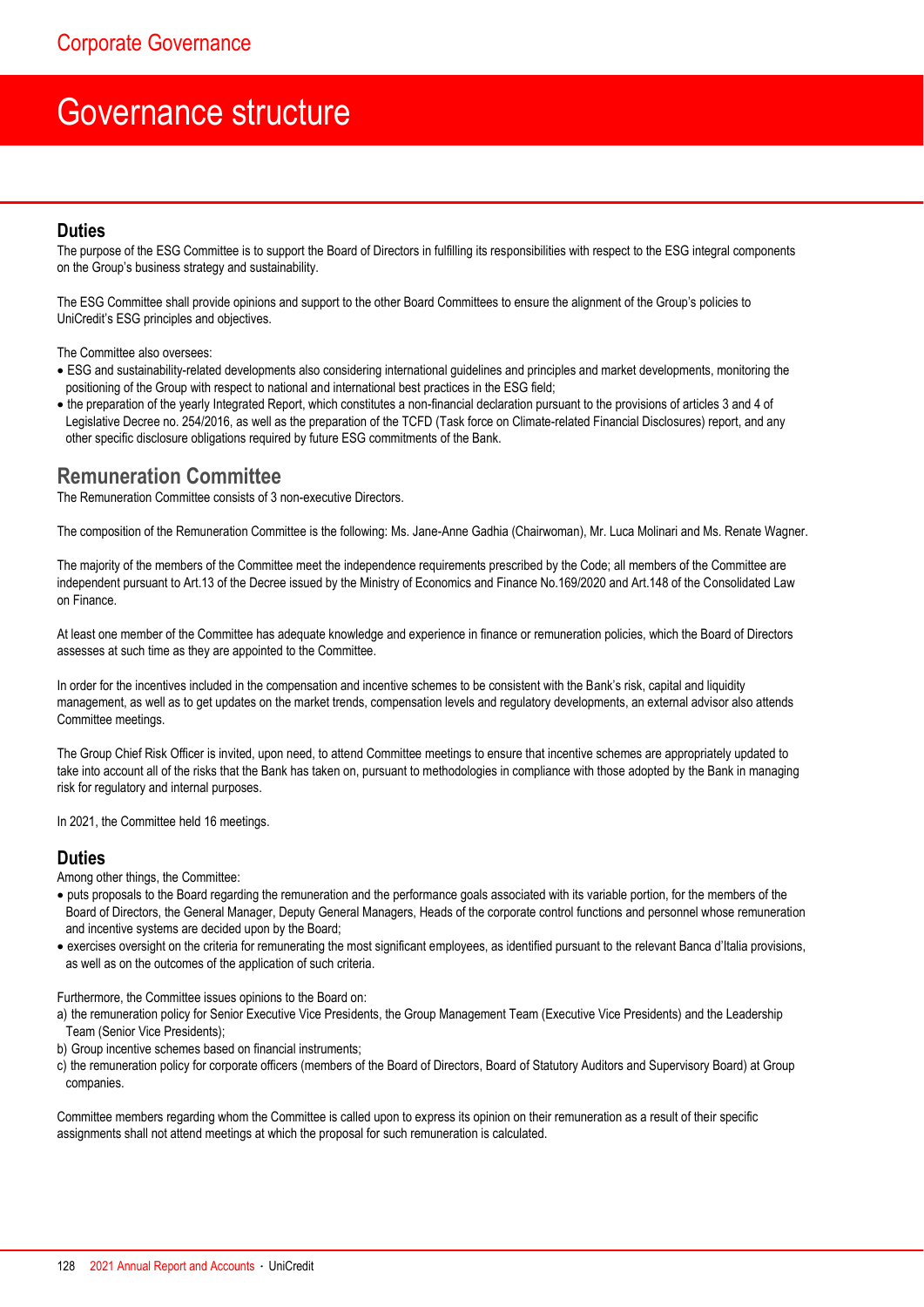Furthermore, the Committee:

- coordinates the process for identifying material risk takers on an on-going basis;
- directly oversees the correct application of rules regarding the remuneration of the Heads of corporate control functions, working closely with the Board of Statutory Auditors;
- works with the other committees, particularly the Internal Controls & Risks Committee, to verify that the incentives included in compensation and incentive schemes are consistent with the RAF, ensuring the involvement of the corporate functions responsible for drafting and monitoring remuneration and incentive policies and practices;
- provides appropriate feedback on its operations to the Board of Directors, Board of Statutory Auditors and the Shareholders' Meeting;
- where necessary drawing on information received from the relevant corporate functions, expresses its opinion on the achievement of the performance targets associated with incentive schemes, and on the other conditions laid down for bonus payments.

### **Related-Parties Committee**

The Related-Parties Committee consist of 3 independent Directors.

The composition of the Related-Parties Committee is the following: Ms. Maria Pierdicchi (Chairwoman), Mr. Vincenzo Cariello and Ms. Elena Carletti.

In reference to the Related-Parties Committee's meetings, only for reasons of urgency, in specific cases dealing with transactions falling into the decision-making powers of the Board of Directors, a meeting may be convened at least twelve hours in advance.

In 2021 the Committee held 14 meetings.

#### **Duties**

The Committee oversees issues concerning transactions with related parties pursuant to CONSOB Regulation No.17221/2010 and transactions with associated parties pursuant to Bank of Italy Circular No.285/2013 (Third Part, Chapter 11), carrying out the specific role attributed to independent directors by the aforementioned provisions. Furthermore, it carries out any other duties assigned to it within the Global Policy for the management of transactions with persons in conflict of interest.

The Company's competent offices ensure a constant monitoring of transactions envisaged by the procedures for the identification and management of transactions with related and/or associated parties, also in view of enabling the Committee to propose corrective actions.

#### a) Temporary replacement in cases of conflict of interest

For each individual transaction, Committee members must be different from the counterparty, its associated parties and/or any entities related to it.

If a Committee member is a counterparty to the transaction under examination (or is related/associated with the counterparty), he/she must promptly inform the Chair of the Board of Directors and the Committee Chair (provided he/she is not in a conflict of interest situation), and abstain from attending further Committee proceedings with regard to the transaction in which the relationship exists. Having consulted with the Committee Chair (provided he/she is not in a conflict of interest situation), the Chair of the Board of Directors shall immediately take steps to replace the member who has this conflict of interest with another member from the Board of Directors who qualifies as independent pursuant to the Italian Corporate Governance Code, after contacting them beforehand, in order to restore the Committee to three non-related and non-associated independent **Directors** 

b) Temporary replacement of unavailable members in the event of an urgent transaction

For transactions that need to be finalized urgently and require the intervention of the Related-Parties Committee during negotiations and due diligence and/or during the issue of opinions, having acknowledged the urgency and noted that the majority or all members are unable to meet or carry out the required activities in time to conclude the transaction, the Committee Chair shall promptly inform the Chair of the Board of Directors of this situation.

In any event, these circumstances must be communicated no later than the day after the Committee Chair was informed that the majority or all Committee members were not available.

Having consulted with the CEO and determined that the transaction cannot be delayed, the Chair of the Board of Directors immediately takes steps to find three Directors to sit on the Committee and follow the process for temporary substitutions in the event of conflicts of interest.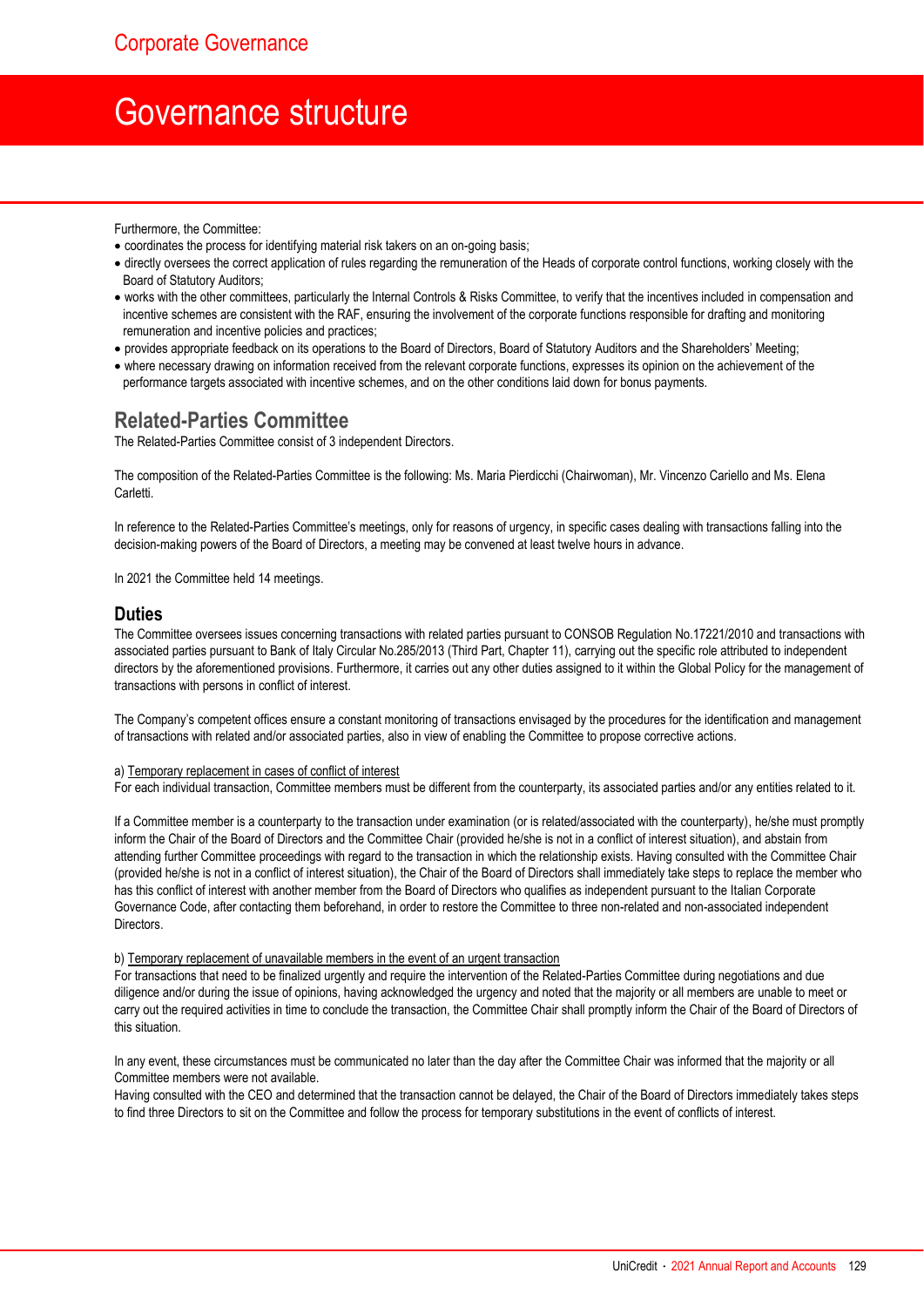As regards sections a) and b) above, it should be noted that:

- replacements must be provided with all available information in good time before the meeting at which the Committee is called upon to express its opinion regarding the transaction;
- replacements undertake the duties allocated to them until the conclusion of the decision-making process regarding the specific transaction in question, and remain involved in the decisions taken by the Committee.

### **Board Committees**

|                                                |       |            |              |                      | <b>INTERNAL</b><br><b>CONTROLS &amp;</b><br><b>RISKS</b><br><b>COMMITTEE</b> |                        | <b>CORPORATE</b><br><b>GOVERNANCE &amp;</b><br><b>NOMINATION</b><br><b>COMMITTEE</b> | <b>ESG COMMITTEE</b> |       |                  | <b>REMUNERATION</b><br><b>COMMITTEE</b> | <b>RELATED-</b><br><b>PARTIES</b><br><b>COMMITTEE</b> |         |
|------------------------------------------------|-------|------------|--------------|----------------------|------------------------------------------------------------------------------|------------------------|--------------------------------------------------------------------------------------|----------------------|-------|------------------|-----------------------------------------|-------------------------------------------------------|---------|
|                                                |       | <b>NON</b> | INDEP.<br>AS | $(*)$                | $(*)$                                                                        | $(*)$                  | $(*)$                                                                                | $(*)$                | $(*)$ | $(*)$            | $(*)$                                   | $(*)$                                                 | $($ **) |
| <b>MEMBERS</b>                                 | EXEC. | EXEC.      | CODE         |                      |                                                                              |                        |                                                                                      |                      |       |                  |                                         |                                                       |         |
| Padoan Pietro Carlo                            |       | Χ          | Χ            |                      |                                                                              | $M^{(1)}$<br>$C^{(2)}$ | 100%                                                                                 |                      |       | $C^{(1)}$        | 100%                                    |                                                       |         |
| Andreotti Lamberto                             |       | X          | X            |                      |                                                                              |                        | 100%                                                                                 |                      |       |                  |                                         |                                                       |         |
| Orcel Andrea                                   | X     |            |              |                      |                                                                              |                        |                                                                                      |                      |       |                  |                                         |                                                       |         |
| Cariello Vincenzo                              |       | Χ          | X            |                      |                                                                              |                        |                                                                                      |                      |       |                  |                                         | M                                                     | 100%    |
| Carletti Elena                                 |       | Χ          | Χ            | $C^{(3)}$            | 100%                                                                         |                        |                                                                                      |                      |       | M(1)             | 100%                                    | M <sup>(2)</sup>                                      | 100%    |
| Gadhia Jayne-Anne                              |       | Χ          | Χ            |                      |                                                                              | M <sup>(2)</sup>       | 100%                                                                                 |                      |       | $C^{(2)}$        | 100%                                    |                                                       |         |
| Hedberg Jeffrey Alan                           |       | X          | X            |                      |                                                                              |                        |                                                                                      | M(2)                 | 100%  |                  |                                         |                                                       |         |
| Lara Bartolomé<br>Beatriz Ángela               |       | Χ          | Χ            |                      |                                                                              |                        |                                                                                      | M(2)                 | 100%  |                  |                                         |                                                       |         |
| Molinari Luca                                  |       | Χ          | Χ            |                      |                                                                              |                        |                                                                                      |                      |       | M <sup>(2)</sup> | 100%                                    |                                                       |         |
| Pierdicchi Maria                               |       | Χ          | X            | M                    | 100%                                                                         |                        |                                                                                      |                      |       |                  |                                         | C                                                     | 100%    |
| Tondi Francesca                                |       | X          | Χ            | M                    | 100%                                                                         | M <sup>(1)</sup>       | 100%                                                                                 | $C^{(2)}$            | 100%  |                  |                                         |                                                       |         |
| <b>Wagner Renate</b>                           |       | Χ          |              |                      |                                                                              |                        |                                                                                      |                      |       | M <sup>(2)</sup> | 91.67%                                  |                                                       |         |
| <b>Wolfgring Alexander</b>                     |       | X          | X            | M <sup>(4)</sup>     | 100%                                                                         | M                      | 100%                                                                                 |                      |       |                  |                                         |                                                       |         |
|                                                |       |            |              |                      |                                                                              |                        | ----- Members who left during the Reference Period -----                             |                      |       |                  |                                         |                                                       |         |
| <b>Bisoni Cesare</b>                           |       | X          |              |                      |                                                                              |                        |                                                                                      |                      |       |                  |                                         |                                                       |         |
| Mustier Jean Pierre                            | X     |            |              |                      |                                                                              |                        |                                                                                      |                      |       |                  |                                         |                                                       |         |
| Al Mehairi Mohamed                             |       |            |              |                      |                                                                              |                        |                                                                                      |                      |       |                  |                                         |                                                       |         |
| Hamad                                          |       | Χ          | X            |                      |                                                                              |                        |                                                                                      |                      |       |                  |                                         |                                                       |         |
| <b>Balbinot Sergio</b>                         |       | Χ          |              |                      |                                                                              |                        |                                                                                      |                      |       |                  |                                         |                                                       |         |
| De Giorgi Diego                                |       | Χ          | X            |                      |                                                                              |                        |                                                                                      |                      |       | $M^{(1)}$        | 50%                                     |                                                       |         |
| Micossi Stefano                                |       | X          | X            |                      |                                                                              | $C^{(1)}$              | 88.89%                                                                               |                      |       |                  |                                         | M <sup>(1)</sup>                                      | 75%     |
| No. of meetings held during the financial year |       |            |              | <b>IC&amp;RC: 20</b> |                                                                              | <b>CG&amp;NC: 19</b>   |                                                                                      | ESGC: 7              |       | <b>RC: 16</b>    |                                         | <b>RPC: 14</b>                                        |         |

Notes:<br>(\*) A "C" (Chair) or an "M" (Member) in this column shows that the member of the Board of Directors belongs to the Committee and also indicates his/her position.<br>(\*\*) Meetings' attendance percentage (number of meeti

(1) Office held since 15 April 2021. (2) Office held until 15 April 2021. (3) Chair of the IC&RC since 15 April 2021.

(4) Chair of the IC&RC until 15 April 2021.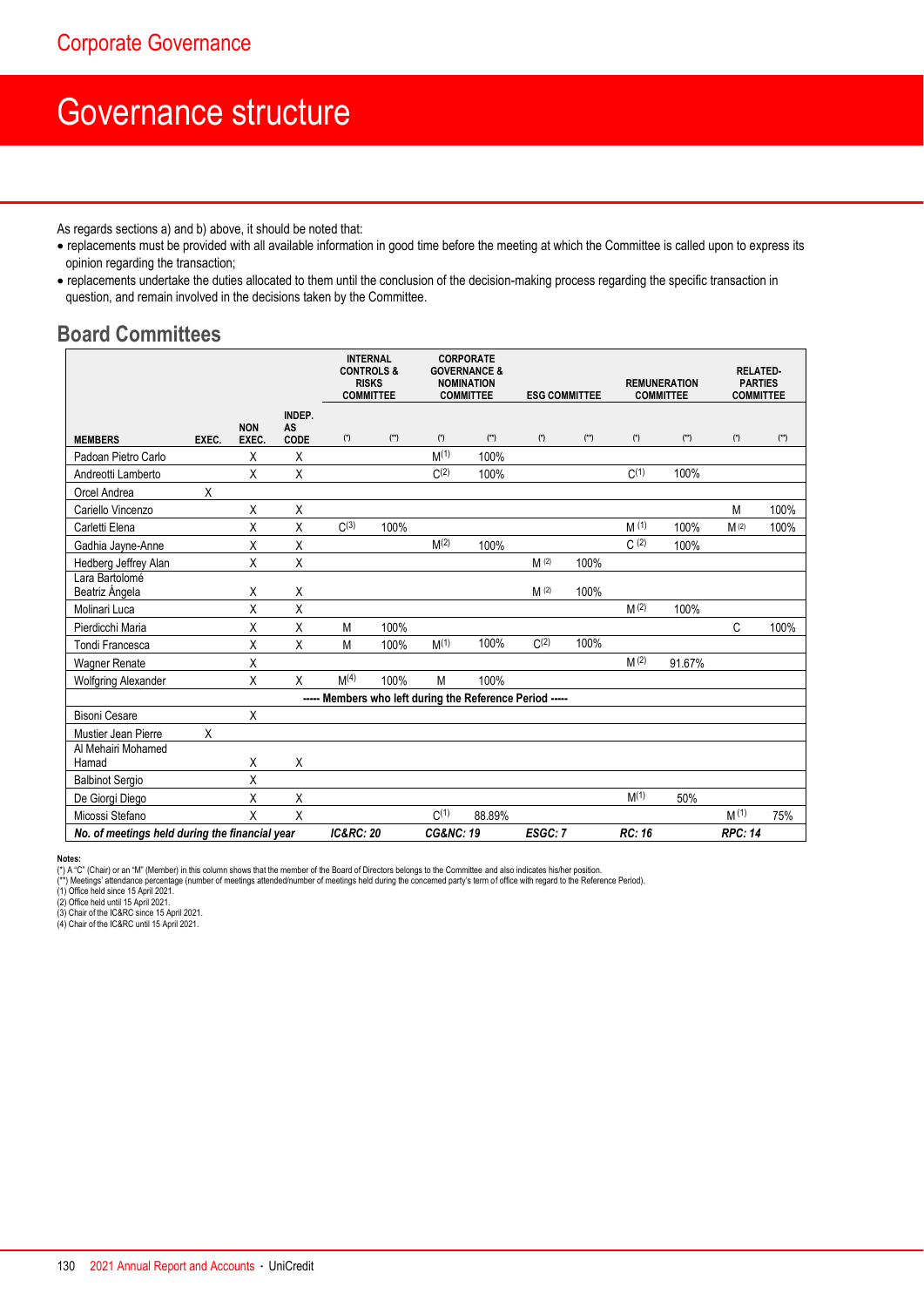### Board of Statutory Auditors

Pursuant to the UniCredit Articles of Association, the Ordinary Shareholders' Meeting appoints 5 permanent Statutory Auditors, among whom the Chair, and 4 substitute Statutory Auditors. Both the permanent and substitute Statutory Auditors may be re-elected.

Permanent and substitute members of the Board of Statutory Auditors are appointed on the basis of a proportional representation mechanism ("voto di lista") in abidance to the composition criteria, *inter alia*, regarding the appointment of the Chair of the Board of Statutory Auditors by the minority shareholders and the balance between genders, as established by the UniCredit Articles of Association, and in compliance with current legal provisions. In detail, the candidate who has obtained the highest share of votes among the candidates belonging to the slate that obtained the highest number of votes among the minority slates, as defined by current provisions (also regulatory) in force, shall be selected by the Shareholders' Meeting as Chair of the Board of Statutory Auditors.

Their term in office is 3 financial years and ends on the date of the Shareholders' Meeting called upon to approve the financial statements relating to the last year in which they are in office.

Members of the Board of Statutory Auditors shall meet the requirements envisaged by current provisions, also of a regulatory nature, in particular the professional experience, integrity and independence ones, and they can hold administrative and control appointments with other companies within the limits set by current laws and regulations.

The ordinary Shareholders' Meeting of 11 April 2019 appointed the permanent and substitute Statutory Auditors for the 2019-2021 financial years, whose term runs until 8 April 2022, the date of the Shareholders' Meeting called to approve the 2021 financial statements.

In the following chart the information regarding the members of the Board of Statutory Auditors in office.

#### **Statutory Auditors**

|                                                       |                                                                                   |              | IN OFFICE                                                                | <b>SLATE</b>  | <b>INDEPENDENT</b> |                       | <b>NUMBER OF</b><br><b>OTHERS</b> |
|-------------------------------------------------------|-----------------------------------------------------------------------------------|--------------|--------------------------------------------------------------------------|---------------|--------------------|-----------------------|-----------------------------------|
| <b>POSITION</b>                                       | <b>MEMBERS</b>                                                                    | <b>SINCE</b> | <b>UNTIL</b>                                                             | $(M/m)^{(*)}$ | <b>AS PER CODE</b> | $9/6$ <sup>(**)</sup> | POSITIONS <sup>(***)</sup>        |
| Chairman                                              | Rigotti Marco Giuseppe Maria                                                      | 04.11.2019   | 04.08.2022                                                               | m             | Χ                  | 100%                  | --                                |
| Permanent Statutory Auditor                           | Bonissoni Angelo Rocco                                                            | 04.11.2019   | 04.08.2022                                                               | M             | X                  | 98.5%                 | $\overline{2}$                    |
| Permanent Statutory Auditor                           | Navarra Benedetta                                                                 | 04.11.2019   | 04.08.2022                                                               | M             | X                  | 100%                  |                                   |
| Permanent Statutory Auditor                           | Paolucci Guido                                                                    | 04.11.2019   | 04.08.2022                                                               | M             |                    | 100%                  |                                   |
| Permanent Statutory Auditor                           | Bientinesi Antonella                                                              | 04.11.2019   | 04.08.2022                                                               | m             | X                  | 100%                  |                                   |
| Substitute Statutory Auditor                          | Pagani Raffaella                                                                  | 04.11.2019   | 04.08.2022                                                               | M             | X                  |                       |                                   |
| Substitute Statutory Auditor                          | Manes Paola                                                                       | 04.11.2019   | 04.08.2022                                                               | M             | Χ                  |                       |                                   |
| Substitute Statutory Auditor                          | Rimoldi Enrica                                                                    | 04.11.2019   | 04.08.2022                                                               | m             | X                  |                       |                                   |
| Substitute Statutory Auditor                          | Di Carluccio Ciro <sup>(1)</sup>                                                  | 04.15.2021   | 04.08.2022                                                               | --            | X                  |                       |                                   |
|                                                       |                                                                                   |              | ----- Statutory Auditors that left off during the Reference Period ----- |               |                    |                       |                                   |
|                                                       |                                                                                   |              |                                                                          |               |                    |                       |                                   |
|                                                       | Quorum required for the submission of the slates for the latest appointment: 0.5% |              |                                                                          |               |                    |                       |                                   |
| Number of meetings held during the financial year: 64 |                                                                                   |              |                                                                          |               |                    |                       |                                   |

**Notes:**

(\*) M = Member elected from the slate that obtained the majority of the Shareholders' votes; m = Member elected from the slate voted by a minority.<br>(\*\*) Meetings' attendance percentage (number of meetings attended/number o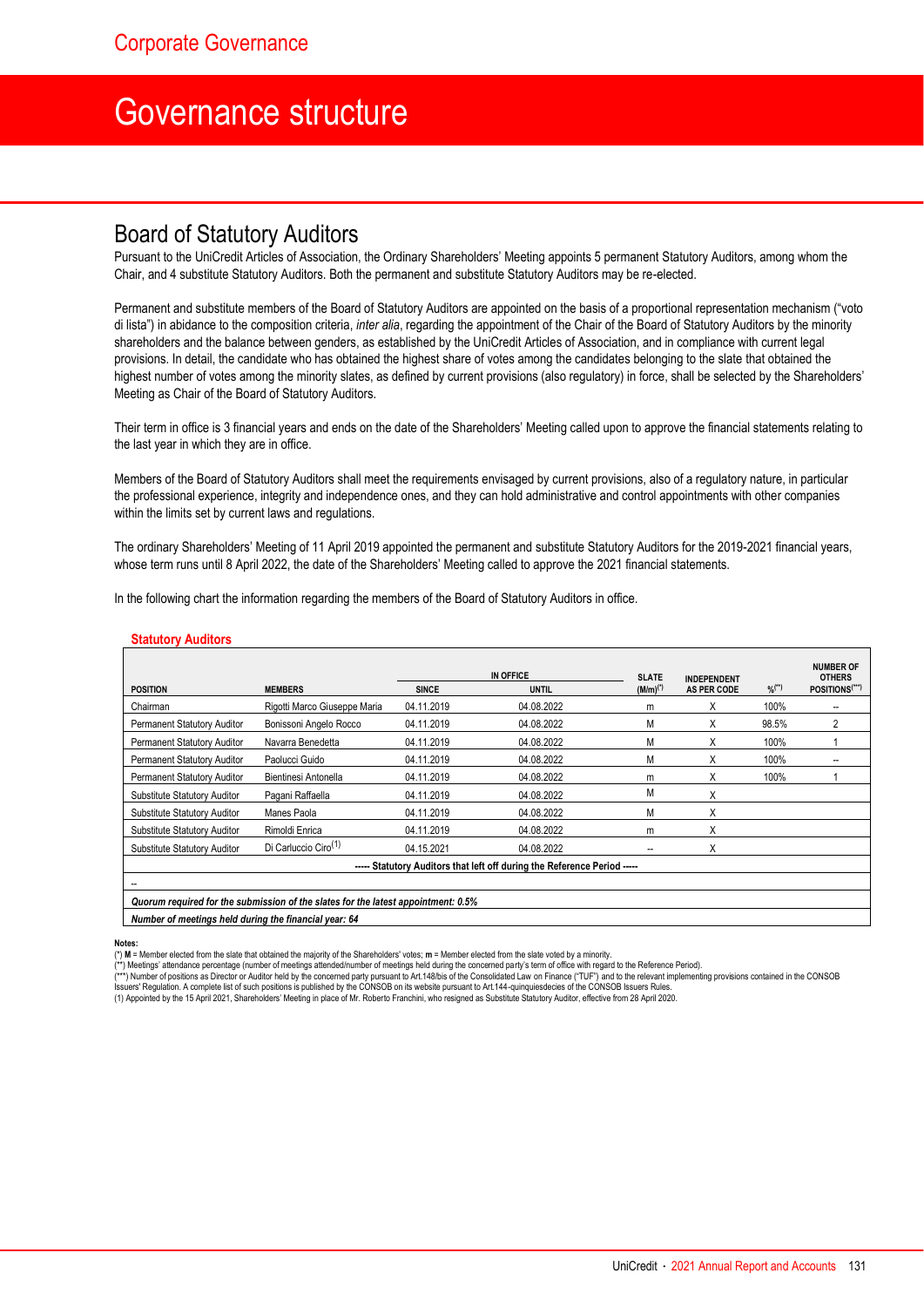### Share capital

As at 31 December 2021, the fully subscribed and paid up UniCredit share capital amounted to Euro 21,133,469,082.48, divided into No.2,226,129,520 ordinary shares with no nominal value. The ordinary shares are issued in a dematerialised form and are indivisible as well as freely transferable. Each share entitles holders to the right to cast one vote at ordinary and extraordinary shareholders' meetings.

No other types of shares, equity instruments or convertible or exchangeable bonds have been issued.

## Major Shareholders

On the basis of the communications received in accordance with Art.120 of the Consolidated Law on Finance ("TUF"), direct and indirect relevant equity holdings as at 31 December 2021, registered on the Shareholders Register are stated below. The shareholders listed below hold more than 3%, and do not qualify for disclosure exemptions (as provided under Art.119/*bis* of CONSOB Rule No.11971/99).

|                                                |                                                                     | % (up to the third decimal) | % (up to the third decimal) |
|------------------------------------------------|---------------------------------------------------------------------|-----------------------------|-----------------------------|
| <b>DECLARANT</b>                               | <b>DIRECT SHAREHOLDER</b>                                           | OF ORDINARY CAPITAL         | OF VOTING CAPITAL           |
| <b>Capital Research and Management Company</b> |                                                                     | 6.287%                      | 6.287%                      |
|                                                | <b>EuroPacific Growth Fund</b>                                      | 5.130%                      | 5.130%                      |
| <b>BlackRock Group</b>                         |                                                                     | 5.162%                      | 5.162%                      |
|                                                | <b>BlackRock Fund Advisors</b>                                      | 1.418%                      | 1.418%                      |
|                                                | <b>BlackRock Institutional Trust Company, National</b>              |                             |                             |
|                                                | Association                                                         | 1.354%                      | 1.354%                      |
|                                                | <b>BlackRock Advisors (UK) Ltd</b>                                  | 0.821%                      | 0.821%                      |
|                                                | <b>BlackRock Asset Management Deutschland Ag</b>                    | 0.677%                      | 0.677%                      |
|                                                | BlackRock Investment Management (UK) Ltd                            | 0.334%                      | 0.334%                      |
|                                                | <b>BlackRock Investment Management, LIc</b>                         | 0.246%                      | 0.246%                      |
|                                                | <b>BlackRock Advisors, Llc</b>                                      | 0.106%                      | 0.106%                      |
|                                                | BlackRock Asset Management Canada Ltd                               | 0.072%                      | 0.072%                      |
|                                                | BlackRock Japan Co. Ltd                                             | 0.055%                      | 0.055%                      |
|                                                | <b>BlackRock Investment Management (Australia)</b><br>Ltd           | 0.043%                      | 0.043%                      |
|                                                |                                                                     | 0.032%                      | 0.032%                      |
|                                                | <b>BlackRock Financial Management, Inc.</b>                         | 0.003%                      | 0.003%                      |
|                                                | <b>BlackRock Asset Management North Asia Ltd</b>                    |                             | 0.002%                      |
|                                                | Aperio Group Llc                                                    | 0.002%<br>0.000%            | 0.000%                      |
|                                                | Blackrock (Singapore) Ltd                                           |                             |                             |
|                                                | <b>Blackrock International Limited</b>                              | 0.000%                      | 0.000%                      |
| <b>Allianz SE Group</b>                        |                                                                     | 3.128%                      | 3.128%                      |
|                                                | Allianz Finance II Luxembourg S.a.r.l.                              | 3.023%                      | 3.023%                      |
|                                                | Allianz S.p.A.                                                      | 0.087%                      | 0.087%                      |
|                                                | Allianz Lebensverischerungs Ag                                      | 0.007%                      | 0.007%                      |
|                                                | Investitori Società di Gestione del Risparmio<br>Società per Azioni | 0.007%                      | 0.007%                      |
|                                                | Allianz Life Luxembourg Sa                                          | 0.002%                      | 0.002%                      |
|                                                | Allianz Benelux Sa                                                  | 0.001%                      | 0.001%                      |
|                                                | Allianz Vie                                                         | 0.000%                      | 0.000%                      |